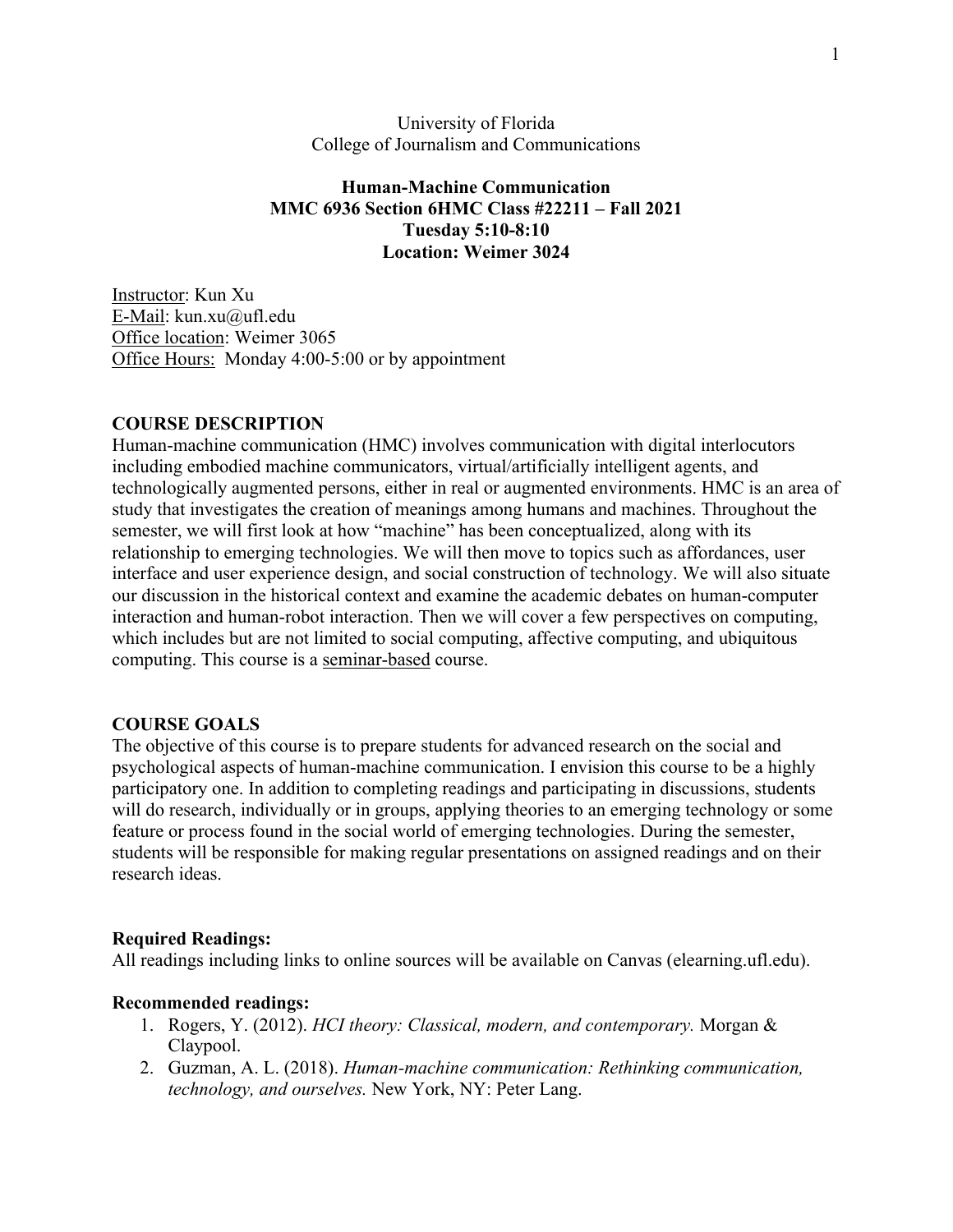3. Booth, W. C., Colomb, G. G., Williams, J. M., Bizup, J., & Fitzgerald, W. T. (2016). *The craft of research.* The University of Chicago Press.

#### **Outcomes Assessment**:

Class discussion and participation: 15% Discussion leading (twice):  $2X5% = 10%$ AI-based media observation:  $3X5% = 15%$ The future of media exercise: 10% Group paper on HMC: 20% Final paper and presentation: 30%

# **Grading Criteria:**

- $A =$  an earned grade that represents outstanding and exceptional work; keep working and submit to conferences/journals
- $B =$  an earned grade indicating competent, above average work; need some conceptual modification for conference submission and journal submission
- $C =$  an earned grade for work that is average and/or merely fulfills the basics of the assignment and lacks some important connection to the course material; need a thorough revision to enhance the work.
- $F =$  an earned failing grade for late work, poorly executed work, plagiarism or other failure to adhere to the requirements of academic integrity.

# **ASSIGNMENTS**

# *Class discussion and participation*

- Students are expected to come to class with having thoroughly read the assigned articles and chapters. The goal of any advanced Ph.D. course is first to understand the concepts outlined in the readings, but more importantly students should be able to use these works to think with and apply. This is a graduate seminar, so most of the course will be discussing and dissecting the readings. Please notice that class participation is different from class attendance. Share your questions/comments/ideas in (and out of) class; get involved; turn things in on time. If you don't engage in class discussion, your participation grade will be low.
- Leave your week questions on a Google Doc. Share anything that's related to our class discussion.

#### *Discussion leading*

• To facilitate understanding of the readings, we are going to have a rotating group of students lead discussion on each week's readings. Each student will engage in discussion leading twice throughout the semester. Students in charge of the weekly leading class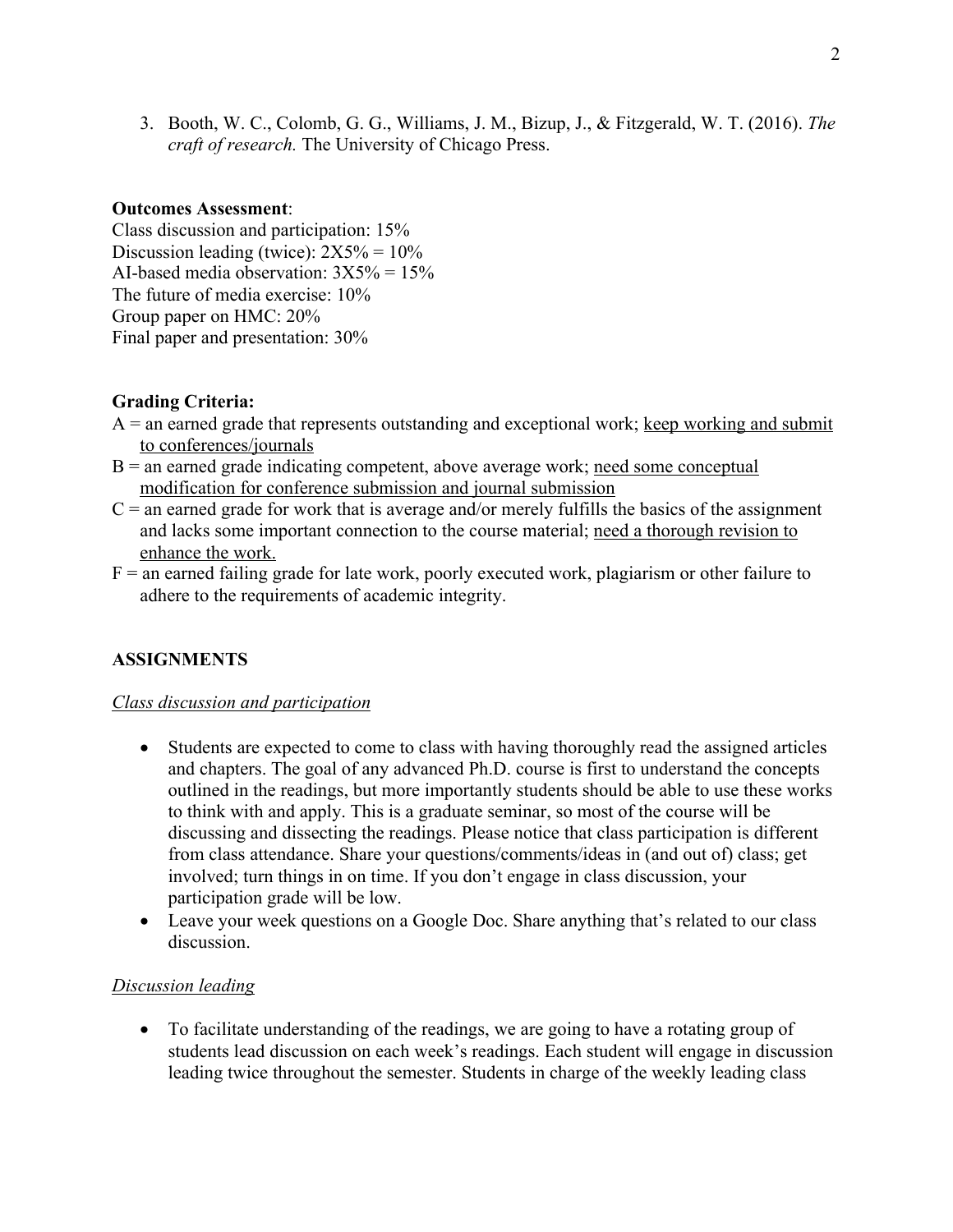discussion for that week should bring a discussion sheet with prompts and discussion questions into our class.

• Discussion leaders should select two weeks for their discussion leading. "Talk us through it" during the class discussion.

# *Group paper on HMC*

• We are going to write a paper, hopefully suitable for submission to a conference, or at least a pre- or post- conference. We will start from an existing dataset and discuss the potential topics together. This assignment requires students to be voracious readers, get familiar with a specific area in the HMC literature, and then contribute to this intellectually challenging project. We will allocate about 30 minutes each class to discuss the progress of the project starting the second week. The group project will ask you to work on your own sections as well as help coordinate the whole piece.

# *AI-based Media Observation*

- This assignment provides you with a real-world experience of conducting exploratory observation research and field studies. It requires you to go into the 'field' to observe the communication behaviors of individuals and to develop tentative research questions for a further examination of the phenomena you observe.
- This assignment requires you to pick a particular AI-based media that you use in your life and observe/write down anything that interests you regarding your observation results. For example, you may pick smart speakers and keep observing how your in-depth interaction with them renders anything that you were not aware of. You may also track the use of a mobile app and analyze how the interface design affects you. The media you observe does not need to be your home-owned devices. You may walk into an Apple store and observe people's use. You may stay in Starbucks and track people's behavior.
- Pay attention to details: Where and when did you do the observation, and why did you make these choices? During the observation what was the place like (how many people were around, was it large and open or small and tight, was it loud or quiet, was there music and/or talking, where were you positioned, did you switch locations, etc.)? How obtrusive was your observation (were you noticed, did your presence affect those you were observing, etc.)? What did it feel like to be observing (were you able to pay attention to what you felt you needed to, did you worry you'd be identified watching people, etc.)?
- You may describe some of the most important and relevant characteristics of the people /behaviors/machines/technologies/contexts you observed. Some of these may involve single attributes or variables and others may involve relationships between two or more attributes or variables. How clear did the patterns seem and evolve? What aspects of the situation and the people involved might have caused these patterns or might cause deviations from them?
- State a research question that arose from the observation session. Explain why it would be worthwhile to conduct an investigation of this question. Your research question may lead to your second and third media observation themes. That means your observation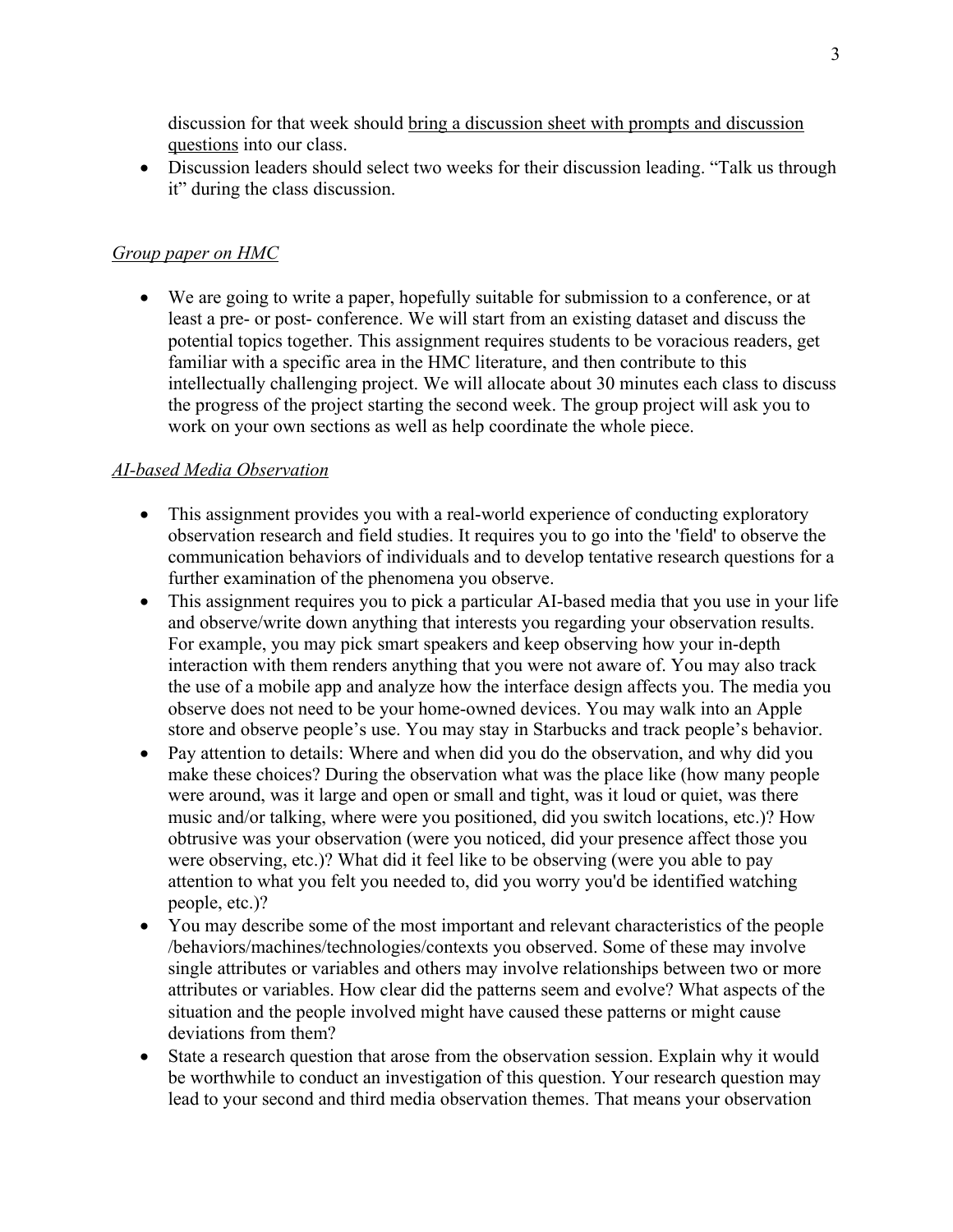should be revolved around the same topic. Write a summary and interpretation of your observations (approximately 2 pages long, double-spaced using standard fonts and 1 inch margins).

#### *Future of Media Exercise*

- This assignment gives you the opportunity to use the information you've learned this semester about psychological processing and media, along with your own creativity and imagination, to predict what the media (and how we use them) will be like in the future.
- Think about how the form and content of today's media have evolved (e.g., early television sets were large pieces of wooden furniture with a small, blurry, nearly ovalshaped, black and white display; and without videotape only live programs, based on radio shows of the era, were available on the few channels that were broadcasting; all of this is different today).
- Think about what you've read, discussed, and done (e.g., in the other assignments) in this course. Look back at the fundamental concepts we covered first, the research and theory about elements of the human information processing system (attention, memory, emotion, judgment/decision-making, and behavior) and the specific types of media processing we examined (presence in new and old media, etc.).
- Use all of this information and your own imagination to predict how the media of today are likely to evolve over the next 20 years. What will the form and content of television, radio, newspapers, books, magazines, films, computers, online social media, and virtual and augmented reality be like in the year 2040? Will they even exist? You can focus on as few as two media or as many as you can think of (including those not in this list), but be sure to specifically use the information from steps 1 and 2 above when you develop your predictions (i.e., you must "back up" your prediction with information from this course, and, if you like, other sources).
- Now write an approximately 3-page (typed, double-spaced) paper describing your predictions and providing your reasoning for each one, What do you predict the form and content of media will be like, and why? Be sure to use in-text citations and end-of-paper references to properly identify your sources. Conclude the paper with your reactions to this exercise.

# *Final research paper*

- Write a full research paper/proposal related to any human-machine communication topics. Please note that a research paper does not exclusively mean an empirical study. You can choose to write a conceptual/topic paper if you want. The full paper should be about 15- 25 pages including references, tables, and figures. If you are working on a research proposal, it should be about 10-14 pages long including introduction, literature review, hypotheses/research questions, methods, and references. Use APA format. You can take any approach to your study (e.g., quant, qual, critical, etc.). If you choose to write a research proposal, treat it as an extended abstract. That means you should imagine your final paper as a final product that can be submitted to a conference.
- You can choose to coauthor with classmates. But in that case, you should submit a full research paper or a topic paper. You can only collaborate with at most 2 classmates (i.e.,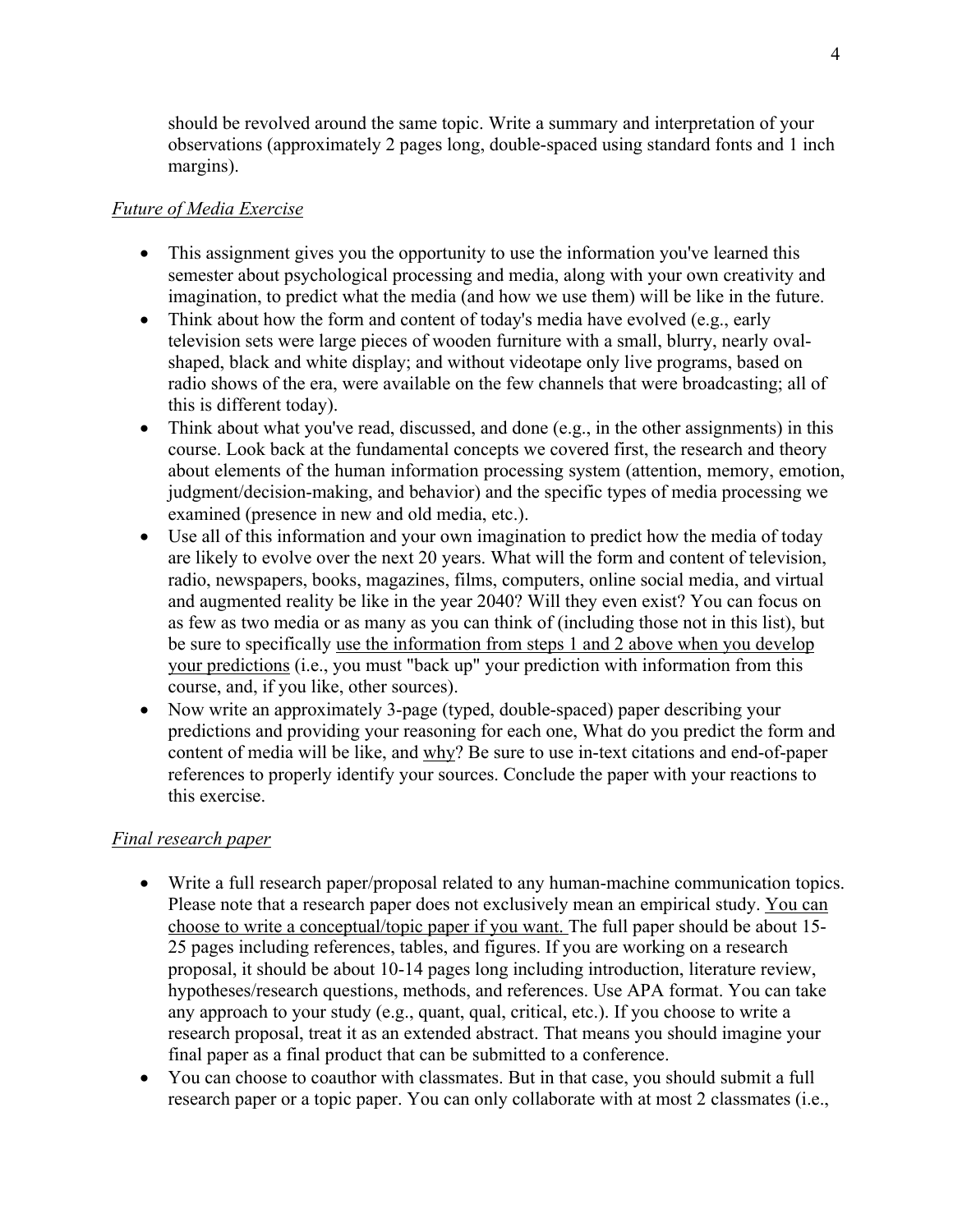three authors in total). If you have taken my other classes where you proposed a study, you can continue to work on that (e.g., start data collection) and finish a full paper.

- Here is a general guideline about an empirical study-based research paper. Purpose and rational of the study
	- o Literature review: What needs to be investigated? What research gap existed in prior research? What is the logic of your proposed hypotheses and RQs?
	- o Hypotheses and research questions
	- o Research methods: Include sample, procedures, measures, data analysis, etc.
	- o Discussion (for a full research paper): What do the results mean? What can you conclude based on results? What theoretical contribution is there?

# **COURSE POLICIES**

#### *Classroom Etiquette*

- The class does not tolerate harassment. Harassment consists of abusive, implicit or explicit behavior directed toward an individual or group because of race, ethnicity, ancestry, national origin, religion, gender, sexual orientation, age, physical or mental disability, including learning disability, mental retardation and past/present history of a mental disorder.
- Act professional when contacting the instructor. For example, emails should include subjects. Put the course name in the subject line. Do not expect an immediate answer to email questions. I try best to reply within 48 hours.
- While I try to be as responsive as possible via email, please keep a few things in mind: 1) Professors can receive dozens of work related emails a day, so always consider the reason you are emailing, and think about if there is another place you can find that information or if you can ask a classmate. 2) Be as clear as possible in your request, not something like 'I didn't understand the readings, can you explain.' – ideally this is what the class discussion is for 3) Try to be respectful and understanding about the time that you send requests and the response time – Professors, like students, are very busy, and we all have different hours that we allot for work.

# *Academic Honesty/Policy on Plagiarism*

- Honesty is expected in all assignments, exams, and presentations. All writing submitted to this course must be your original work. Use the American Psychological Association (APA) citation format including quoting and paraphrasing in your writing. Plagiarism is the most extreme form of academic dishonesty and will result in failing this course and possible removal from the university. Plagiarism includes cheating on assigned work, submitting the same paper for two courses, buying papers, turning in someone else's work for your own use.
- Plagiarism is something that is a zero-tolerance policy for me. As a student at an institution of higher learning, by misrepresenting your work and your capabilities, that is academic fraud, and your degree is invalid. Cheating is a learned behavior, and I believe if you are caught you need to be punished to prevent it from happening again. If you are not, that only teaches you that it is acceptable and will continue, which then becomes a reflection on us and a failure of our faculty. I also understand that there may be different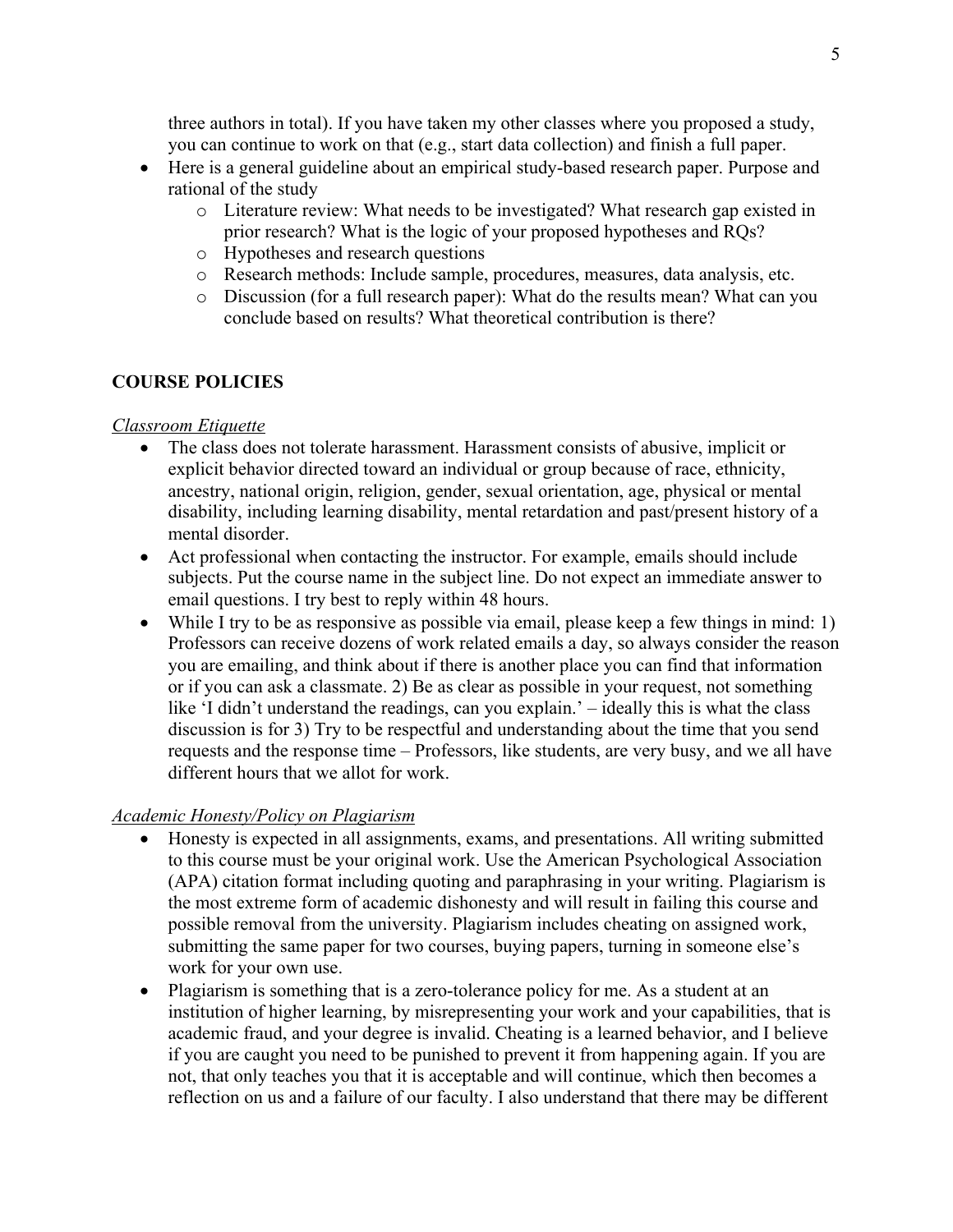academic standards internationally, but this is the university policy on academic integrity. A complete UF student honor code is available here: https://sccr.dso.ufl.edu/policies/student-honor-code-student-conduct-code/

#### *Grade Appeals*

• If a student believes he/she have legitimate grounds on which to dispute a grade on a particular assignment, the student may submit a formal written appeal (email is ok) to the instructor within 10 days of receiving the original grade. The appeal must provide rationale for why the current grade is inaccurate. Feelings are not criteria. Once the student has submitted a formal grade appeal and all the supporting evidence including the graded copy of the assignment in question, the instructor will carefully examine the assignment and provide a new grade. Once the instructor has entered the final grade to the university system, that grade will not be changed under any circumstances.

#### *Accommodations for Special Needs:*

Any student who has a need for accommodation based on the impact of a documented Disability, including special accommodations for access to technology resources and electronic instructional materials required for the course, should first register with the Disability Resource Center (352-392-8565, www.dso.ufl.edu/drc) by providing appropriate documentation. Once registered, students will receive an accommodation letter which must be presented to the instructor when requesting accommodation. Please contact me to discuss the specific situation by the end of the second week of classes or as soon as practical.

#### *Course Evaluations*

Students are expected to provide professional and respectful feedback on the quality of instruction in this course by completing course evaluations online via GatorEvals. Guidance on how to give feedback in a professional and respectful manner is available at https://gatorevals.aa.ufl.edu/students/. Students will be notified when the evaluation period opens, and can complete evaluations through the email they receive from GatorEvals, in their Canvas course menu under GatorEvals, or

via https://ufl.bluera.com/ufl/. Summaries of course evaluation results are available to students at https://gatorevals.aa.ufl.edu/public-results/."